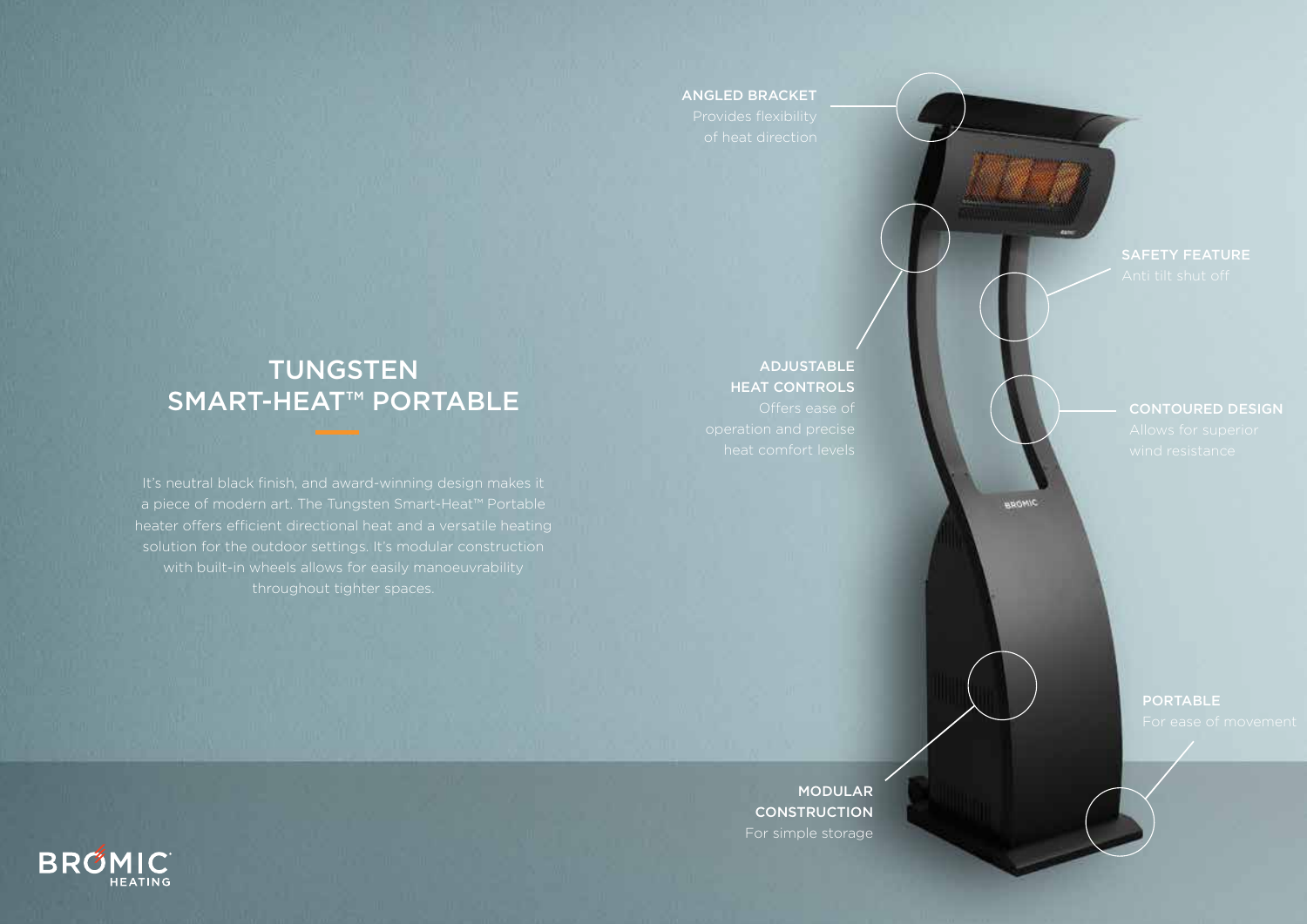## SPECIFICATIONS DIMENSIONS

Reference the specification guide below to help you select the correct solution for your needs.

| <b>MODEL NUMBER</b>     |                  |
|-------------------------|------------------|
| <b>FUEL TYPE</b>        | LPG              |
| <b>COLOUR</b>           | <b>BLACK</b>     |
| <b>HEAT AREA</b>        | 20M <sup>2</sup> |
| MINIMUM FLOOR CLEARANCE | 1000MM           |
| <b>OUTPUT</b>           | 40M <sub>J</sub> |
|                         |                  |
| <b>MOUNTING OPTIONS</b> |                  |
| <b>CEILING MOUNT</b>    |                  |
|                         |                  |

| WALL MOUNT             |  |
|------------------------|--|
| RECESSED   FLUSH MOUNT |  |
| CEILING POLE MOUNT     |  |
| <b>FREESTANDING</b>    |  |

#### CONTROL OPTIONS

| ON OFF        | -                        |
|---------------|--------------------------|
| <b>DIMMER</b> | $\overline{\phantom{0}}$ |
| MASTER REMOTE |                          |

With a wide range of sizes available, find the ideal heater to suit your outdoor space.



Measurements displayed within this document are minimum requirements for installation. Bromic takes no responsibility for incorrect or non-compliant installations. All measurement in this document are displayed in mm.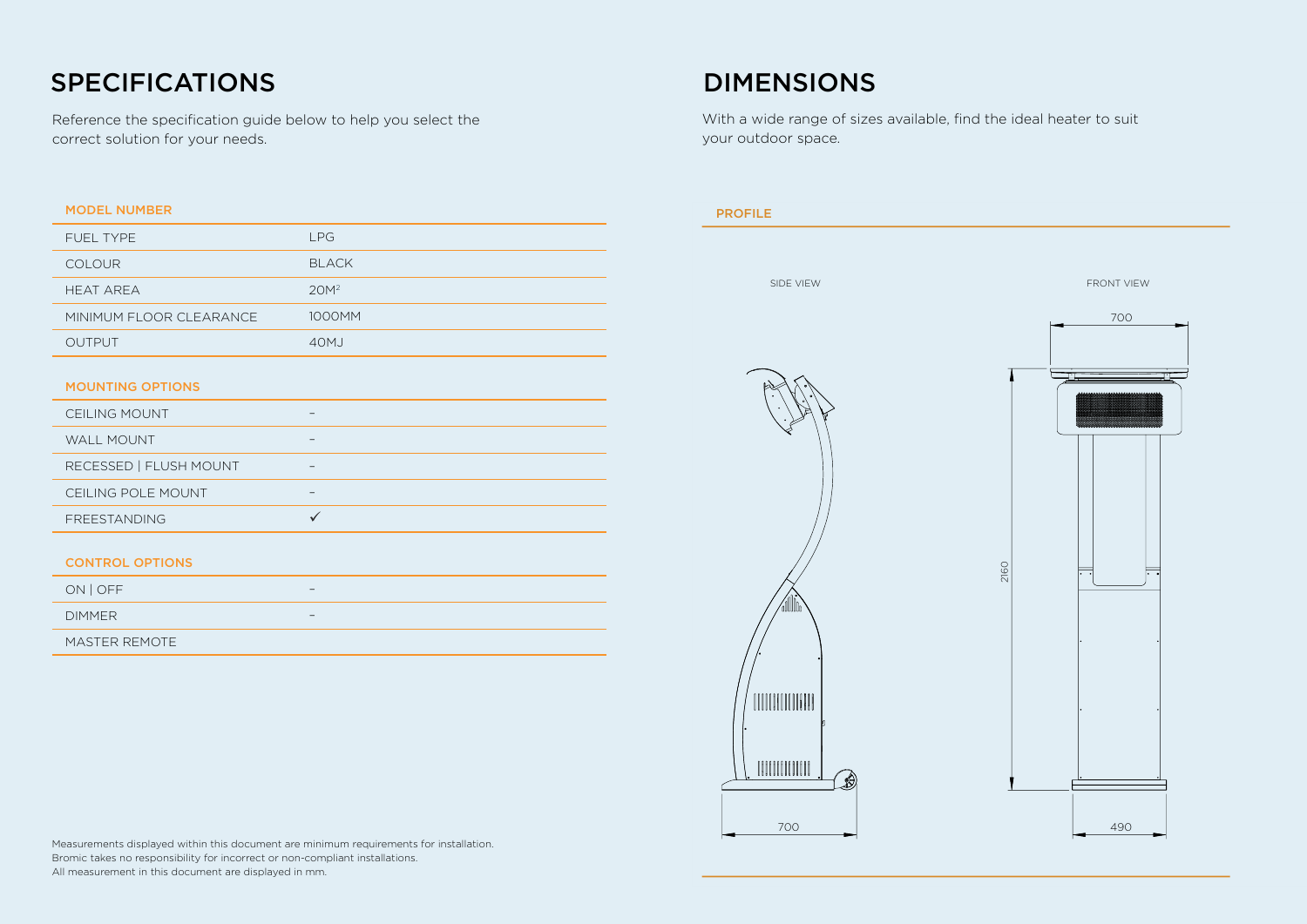### CLEARANCE

With a wide array of mounting options, Bromic offers solutions to compliment any décor and provide functionality for ambiance and comfort.

#### **CEILING & WALL CLEARANCE**





### HEATING REACH

Creating ideal comfort levels, Bromic heaters offer a variety of heat distribution options to suit your outdoor heating needs.

#### HEAT AREAS

TUNGSTEN PORTABLE HEATING APPORXIMATELY 20 m<sup>2</sup> 40MJ HEATING POWER